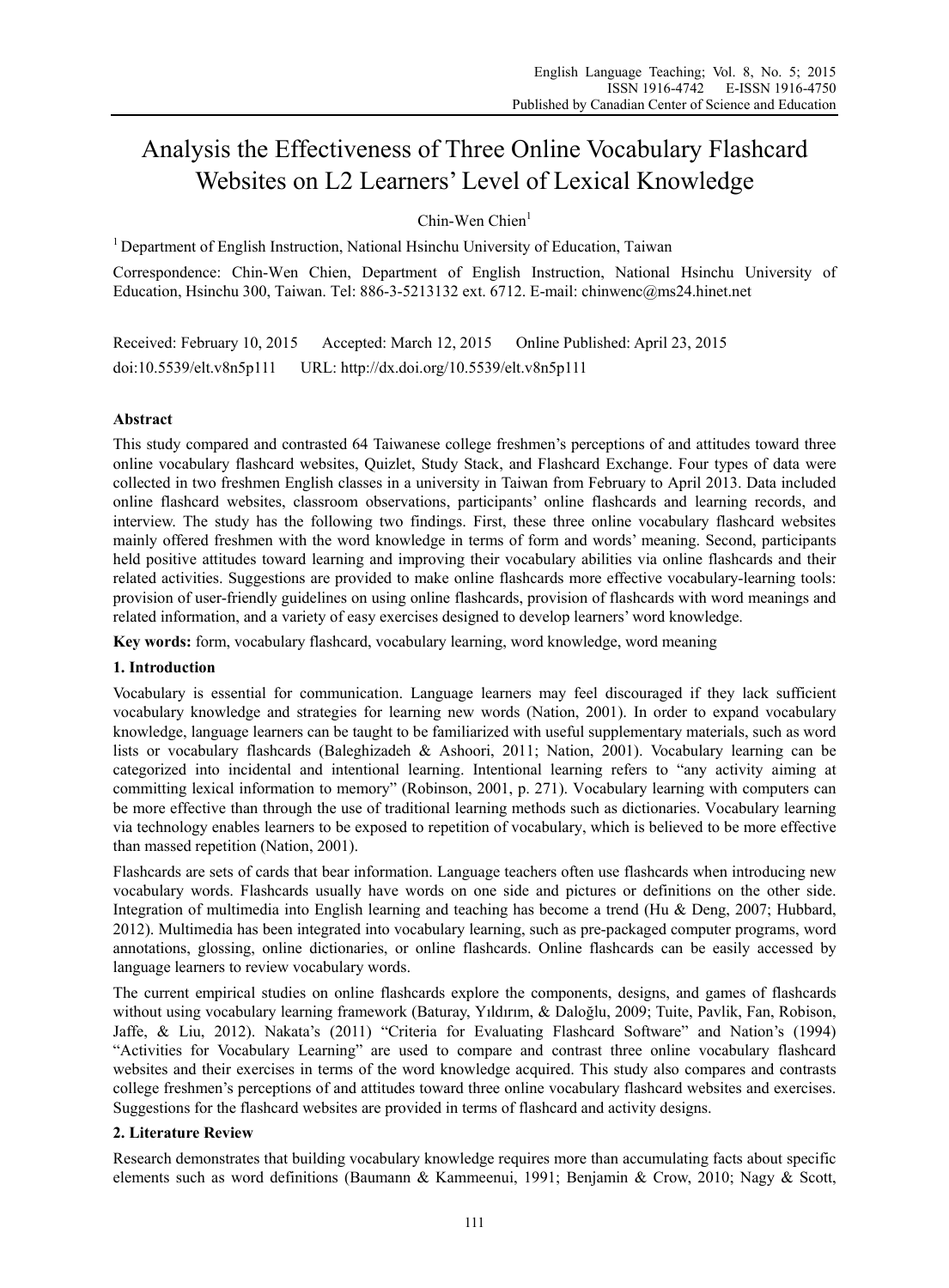2000; Stahl, 2005). Language learners' word knowledge should include a word's derivation, gender, grammatical environment, idioms, intentions, meaning, opposite, pronunciation, spelling, connotation, register, and collocation (Benjamin & Crow, 2010). In order to help learners acquire word knowledge in terms of its form, use, and meaning, Nation (1994) suggests a number of activities, as set out in Table 1. Take the spoken form as an example: Activities on websites can be designed for learners to learn how to pronounce a word, read aloud, or record it.

| Goal    | Elements                | Activities                                 |  |  |  |  |
|---------|-------------------------|--------------------------------------------|--|--|--|--|
| Form    | spoken form             | . Pronounce the words                      |  |  |  |  |
|         |                         | . Read aloud                               |  |  |  |  |
|         | written form            | . Word and sentence dictation              |  |  |  |  |
|         |                         | . Finding spelling rules                   |  |  |  |  |
|         | word parts              | . Filling word part tables                 |  |  |  |  |
|         |                         | . Cutting up complex words                 |  |  |  |  |
|         |                         | . Building complex words                   |  |  |  |  |
|         |                         | . Choosing a correct form                  |  |  |  |  |
|         | form-meaning connection | . Matching word and definitions            |  |  |  |  |
|         |                         | . Discussing the meanings of phrases       |  |  |  |  |
|         |                         | . Drawing and labeling pictures            |  |  |  |  |
|         |                         | . Peer teaching                            |  |  |  |  |
|         |                         | . riddles                                  |  |  |  |  |
|         | concept and reference   | . Finding common meanings                  |  |  |  |  |
|         |                         | . Choosing the right meanings              |  |  |  |  |
|         |                         | . Semantic feature analysis                |  |  |  |  |
|         |                         | . Answering questions                      |  |  |  |  |
|         |                         | . Word detective                           |  |  |  |  |
| Meaning | Association             | . Finding substitutes                      |  |  |  |  |
|         |                         | . Explaining connections                   |  |  |  |  |
|         |                         | . Making word maps                         |  |  |  |  |
|         |                         | . Classifying words                        |  |  |  |  |
|         |                         | . finding opposites                        |  |  |  |  |
|         |                         | . Suggesting causes or effects             |  |  |  |  |
|         |                         | . Suggesting associations                  |  |  |  |  |
|         |                         | . Finding examples                         |  |  |  |  |
|         | Grammar                 | . Matching sentence halves                 |  |  |  |  |
|         |                         | . Putting words in order to make sentences |  |  |  |  |
| Use     | Collocations            | . matching collocates                      |  |  |  |  |
|         |                         | . finding collocates                       |  |  |  |  |
|         | Constraints on use      | . identifying constraints                  |  |  |  |  |
|         |                         | . classifying constraints                  |  |  |  |  |

Table 1. Activities for vocabulary learning (Nation, 1994)

Learners nowadays favor the integration of multimedia and technology into their learning, rather than traditional types of instruction. The integration of multimedia into vocabulary learning has had a number of recorded effects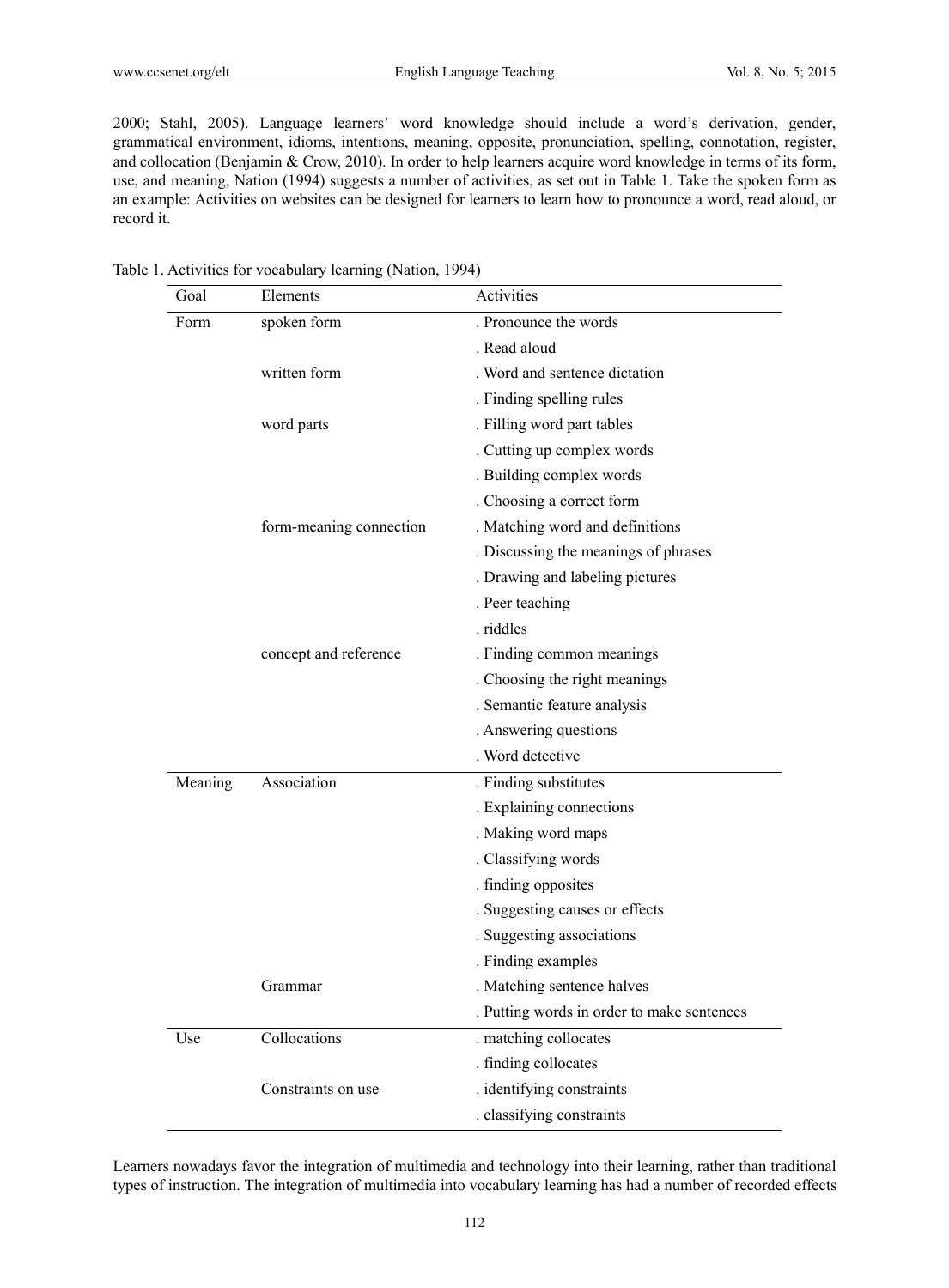on English as a foreign language (EFL) learners in accordance with the different natures of the programs, such as pre-packaged computer programs, web-based programs, online flashcard games, online workbooks, online dictionaries, word annotations, or glossing (Ali, Mukundan, Baki, & Ayub, 2012; Baturay et al., 2009; Tuite et al., 2012).

Flashcards are excellent English teaching tools when teachers are introducing new vocabulary words and drill practice. Nakata (2011) uses 17 criteria to analyze and evaluate nine flashcard programs in terms of two categories: flashcard creation and editing as well as learning. With regard to flashcard creation and editing, the following six criteria are used: 1) flashcard creation, 2) multilingual support, 3) multi-word units, 4) types of information, 5) support for data entry, and 6) flashcard set (p. 28). As for learning, the following 11 criteria are used: 1) presentation mode, 2) retrieval mode, 3) receptive recall, 4) receptive recognition, 5) productive recall, 6) productive recognition, 7) increasing retrieval effort, 8) generative use, 9) block size, 10) adaptive sequencing, and 11) expanded rehearsal (p. 29).

Flashcards are excellent English teaching tools when teachers are introducing new vocabulary words and drill practice. Tuite et al. (2012) conclude that Picard, a Facebook game for studying flashcards, is a fun and effective environment for learners to memorize words in different fields, because Picard provides input by players with their own mnemonic devices and a social environment for players to communicate and help each other learn and stay motivated. The Word Engine, designed by Browne and Culligan (2008), provides flashcards with definitions in English, learners' first language, parts of speech, sound files with native speakers' pronunciation of the words, frequent collocations, and sample sentences. Two games were provided for learners to review: 1) Sight Words (Students are asked to quickly match the word to the correct response) and 2) Sound-Bubbles (Students first click on a bubble to hear a word pronounced and then match a correct response to each sound bubble). Moreover, V-Admin was used to generate individualized quizzes based on the words the students are studying for in-class testing, thus providing an external check to the activity reports. Browne and Culligan (2008) claim Word Engine provides a new type of self-access center for learners in vocabulary learning.

Online flashcards can be easily accessed by language learners for review of vocabulary words. Current studies conclude that EFL learners learn more vocabulary words via annotation containing text, sound, and pictures or games with words in the target language and L1 equivalent counterparts. Few studies have focused on the integration of online flashcards with EFL learners' vocabulary learning: so far, only four studies (Baturay et al., 2009, Browne & Culligan, 2008; Daloglu, Baturay, & Yildirim, 2009; Tuite et al., 2012) have focused on the introduction of online vocabulary flashcards and accompanied games, and these studies focus on one specific online vocabulary flashcard tool in terms of its components, designs, and accompanied games. This study adopts Nakata's (2011) "Criteria for Evaluating Flashcard Software" and Nation's (1994) "Activities for Vocabulary Learning" to compare and contrast not only three online vocabulary flashcard websites and the exercises, but also college freshmen's perceptions of and attitudes towards these websites and activity designs.

# **3. Method**

This case study aims to compare and contrast three online vocabulary flashcard websites and their characteristics, as well as to discover college freshmen's perceptions of these online vocabulary flashcard websites. Yin (2008) defines case study as "en empirical inquiry that investigates a contemporary phenomenon within its real-life context" (p. 18). A case has a bounded system, a single entity, a unit which there are boundaries (Merriam, 2009). The case here includes two classes of 64 freshmen. The unit of analysis is the college freshmen's perceptions and experience of these three websites.

This study answers the following two questions: 1) What word knowledge can the exercises and flashcards on the online vocabulary flashcard websites provide? 2) What are Taiwanese college freshmen's attitudes toward and perceptions of these vocabulary flashcards in terms of their vocabulary learning and word knowledge acquisition?

#### *3.1 Research Setting and Participants*

Convenience sampling was used in this study. The study was conducted over three months from February to April 2013. The class met for two hours per week in the 2013 spring semester. The participants included one instructor and two freshman English classes of 64 students in a university in Taiwan. The majority of the students were Education majors, followed by Chinese and Art and Design majors. Only one student was from Educational Psychology and Counseling.

As for their English learning experience, 42 of them had been learning English for 6-10 years. While 16 of participants had been learning English for more than 10 years, six had less than five years of English learning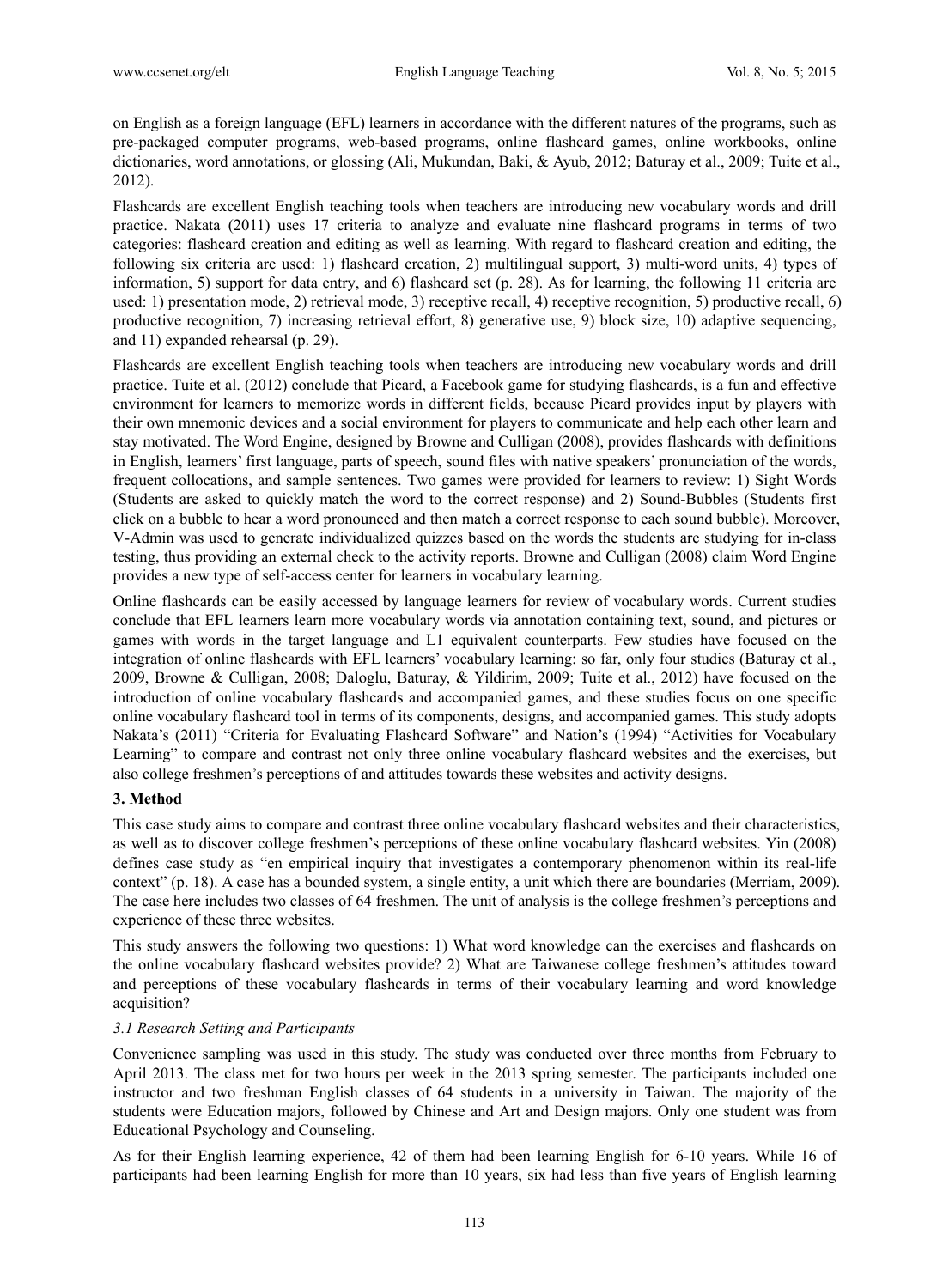experience. About 69% of the participants had learned English outside of the compulsory English classes.

## *3.2 Data Collection*

The major data in this study included 1) three online flashcard websites; 2) classroom observations; 3) online flashcards and records of practicing and reviewing words on Quizlet.com (hereafter Quizlet), Study Stack.com (hereafter Study Stack), and Flashcard Exchange.com (hereafter Flashcard Exchange); and 4) interview.

Quizlet, Study Stack, and Flashcard Exchange are three online websites. These three online websites were chosen because they can provide free vocabulary flashcards. The researcher has no financial interest with any of these online websites. Moreover, anyone can log into these websites through their Facebook accounts or create their own accounts. Unlike other ready-made flashcard websites or programs (i.e. Word Engine, Picard) that provide flashcards only on specific words, users can have autonomy by creating a set of vocabulary by typing in words and definitions on their own.

In the first class, the instructor explained the steps involved in making vocabulary flashcards in Quizlet, Study Stack, and Flashcard Exchange. Freshmen chose one unit covered in *Reading Explorer 3*, the required textbook, and made flashcards for words related to that topic. They practiced games and activities provided on Quizlet, Study Stack, and Flashcard Exchange. The instructor created a community on Quizlet, Study Stack, and Flashcard Exchange and all the participants could read the flashcards made by other students. Freshmen could review words either on the Quizlet, Study Stack, and Flashcard Exchange sites or through their mobile phones.

Observation is the most natural way to collect data. Classroom observations were conducted when freshmen made their flashcards in the language laboratory. The researcher took field notes of the instructor's explanations and demonstrations of using these three flashcard websites, these 64 participants' manipulation of three flashcard websites, and conversations between the instructor and participants as well as between participants and participants.

A total of 20 participants in this study were randomly chosen for the interview and divided into five groups. Each group interview lasted fifteen minutes. The semi-structure protocol was designed based on Nation's (1994) "Activities for Vocabulary Learning" and Aliet et al.'s survey (2012). Participants were asked three basic questions: 1) How did online flashcards and exercises help you learn vocabulary? 2) How did you feel about learning vocabulary through online flashcards and exercises? 3) Why are these online vocabulary websites easy to use? Why are they not easy to use? Participants answered either in English and Chinese.

# *3.3 Data Analysis*

The data analysis was carried out in the following steps. First, the researcher used Nakata's (2011) "Criteria for Evaluating Flashcard Software" and Nation's (1994) "Activities for Vocabulary Learning" to analyze these three online flashcard websites and exercises. Second, after the interview and observation were transcribed, the researcher read through all the data and labeled the preliminary codes (i.e. word knowledge, receptive, productive). Third, guided by the research questions, issues were identified such as elements of online flashcards, designs of flashcard exercises, acquisition of word knowledge, or technological aspects.

#### **4. Results**

Results were focused on the activities offered by online vocabulary flashcards websites, observations of freshmen's experience of online flashcard websites, records of students' practice, and interview.

#### *4.1 Online Vocabulary Flashcard Websites*

Quizlet offers three learning activities: 1) Learn (read the definition and type in the word); 2) Speller (read the definition, listen to the sound clip, and type in the word); and 3) Test: a) Written Question (reading the definition and type in the word), b) Multiple-Choice Question (read the sentence and choose the best answer), c) True and False Question (read the word and check its definition). Quizlet also provides two games: 1) Scatter (match words with definitions), and 2) Space Race (speedy spelling) as in Figures 1 and 2.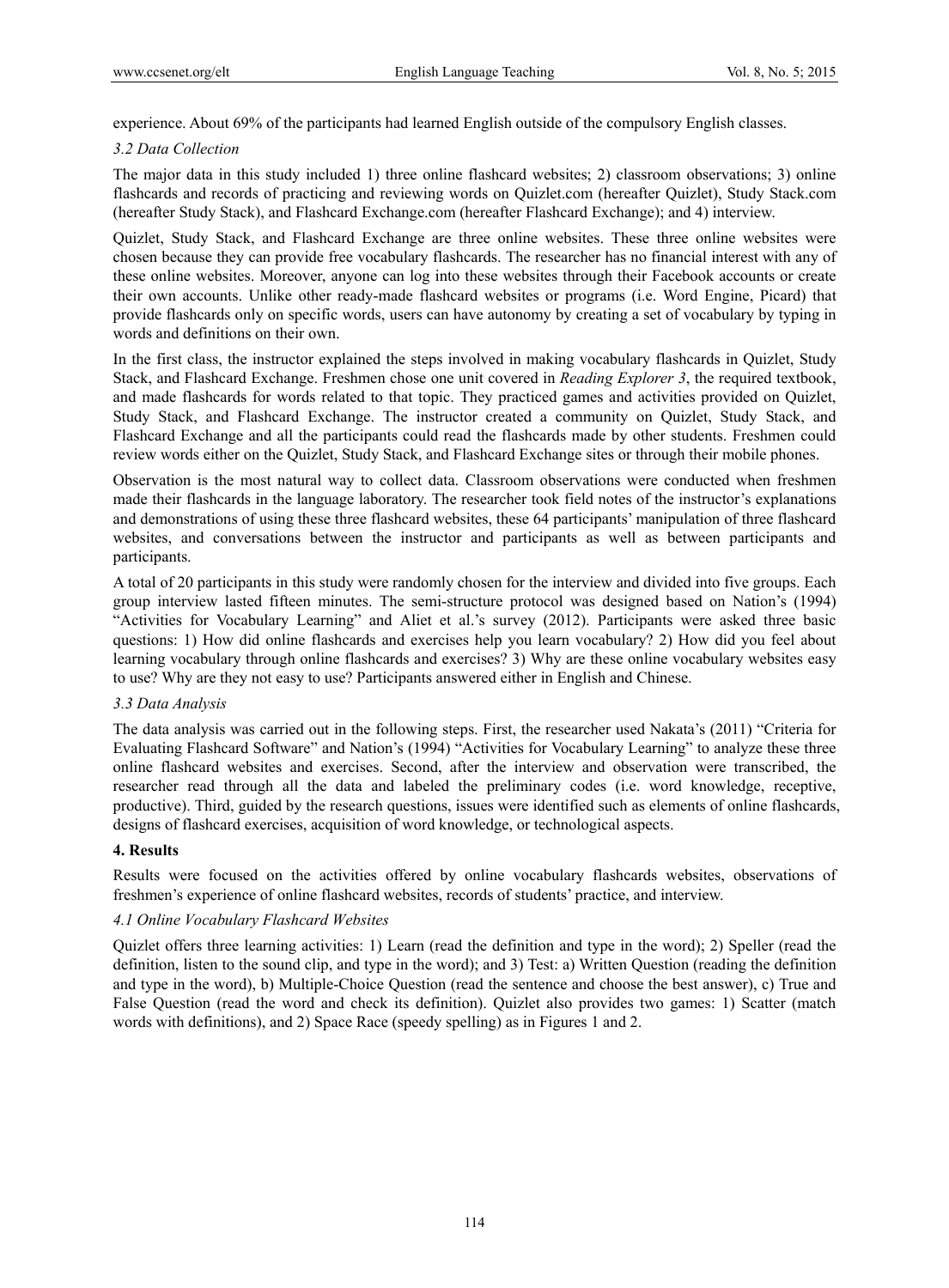| Quizlet                                 | Netiquette<br>- Gentlem Ser-                                                                                                                                                | Cards           | Lease      | мű<br>Speller                  | h-<br>Test | EE.<br><b>Scatter</b> | 24<br>Race                                                             |                             |
|-----------------------------------------|-----------------------------------------------------------------------------------------------------------------------------------------------------------------------------|-----------------|------------|--------------------------------|------------|-----------------------|------------------------------------------------------------------------|-----------------------------|
|                                         |                                                                                                                                                                             | nearly the same |            | (of words) meaning the same or |            |                       |                                                                        | 0:02.9<br>Your Record B47.4 |
|                                         | The rules for good manners on the<br><b>Internet</b>                                                                                                                        |                 |            |                                |            |                       | conferming to accepted standards of<br>social er professional behavior |                             |
| You make provoking comment              | inappropriate playfulness-                                                                                                                                                  | ethical         |            |                                |            |                       |                                                                        |                             |
| flame-bat<br>simingnous                 |                                                                                                                                                                             |                 |            |                                |            |                       |                                                                        |                             |
|                                         |                                                                                                                                                                             |                 |            | effing                         |            |                       |                                                                        | <b>Biandwidth</b>           |
| netiguette                              | a computer network consisting of a<br>worldwide network of computer.<br>networks that use the TCP/IP network.<br>protocols to facilitate data<br>transmission and exchange. |                 | archivesto |                                |            |                       | судетрасе                                                              |                             |
|                                         |                                                                                                                                                                             |                 |            | a data transmission rate       |            |                       | Means a more polite way of saying<br>"torrigg"                         |                             |
| die strategien<br>Returns adv on Casson |                                                                                                                                                                             |                 |            |                                |            |                       |                                                                        |                             |

Figure 1. Scatter in quizlet

| Quizlet                                   | <b>Netiquette</b><br>$-$ fixed in Set | m<br><b>Cards</b>         | ₽<br>Learn: | 哪<br><b>Speller</b> | k.<br>Test | 42<br>Science | 44<br>Race. |  |  |
|-------------------------------------------|---------------------------------------|---------------------------|-------------|---------------------|------------|---------------|-------------|--|--|
| High Scores Instructions Start Over Pause |                                       |                           |             |                     |            |               |             |  |  |
|                                           |                                       | inappropriate playfulness |             |                     |            |               |             |  |  |
|                                           |                                       |                           |             |                     |            |               |             |  |  |
|                                           |                                       |                           |             |                     |            |               |             |  |  |
|                                           |                                       |                           |             |                     |            |               |             |  |  |
|                                           |                                       |                           |             |                     |            |               |             |  |  |

Figure 2. Space race in quizlet

Study Stack offers eight games: 1) Matching (Match words and their definitions); 2) Hangman (Use letters to spell the word); 3) Crossword (Read the definitions and type in the words); 4) Unscramble (put letters into the correct word); 5) Chopped (Read the definition and spell the words by putting parts of the words); 6) Fill in the blank (Read the definition and type in the word); 7) Quiz: a) read the definition and choose the correct answer from the four choices, b) read the word and choose the correct answer from the four definitions; and 8) Test: a) read the definition and choose the corresponding word, b) read the definition and type in the word. Figure 3 is an example of Chopped.

| Home   Unfinished   Unit 5 in steams |            |                                        |                                          |                                                      |                    |  |  |
|--------------------------------------|------------|----------------------------------------|------------------------------------------|------------------------------------------------------|--------------------|--|--|
| ED                                   | NAT        | ENT                                    | SE.                                      | FIC                                                  |                    |  |  |
| ER                                   | <b>KOL</b> | RA                                     | <b>DIT</b>                               | 71                                                   | ×                  |  |  |
| FER                                  | LAT        | DIF                                    | DIF                                      | NK.                                                  | <b>Check Guess</b> |  |  |
| ULT                                  | <b>ISO</b> | DBS                                    | DIV                                      | <b>END</b>                                           |                    |  |  |
| Word                                 | Clue       |                                        |                                          |                                                      |                    |  |  |
| 8 letters                            |            |                                        |                                          | remote, far from people or towns, difficult to reach |                    |  |  |
| 6 letters                            |            |                                        |                                          | the end of a trip; the place you to reach            |                    |  |  |
| 4 letters                            |            | a position or grade compared to others |                                          |                                                      |                    |  |  |
| 7 letters                            |            |                                        | varied, made up of many different things |                                                      |                    |  |  |
| 9 letters                            |            |                                        |                                          | remote, far from people or towns, to reach           |                    |  |  |
| 11 letters                           |            |                                        |                                          | the end of a trip; the place you intend to reach     |                    |  |  |
| 9 letters                            |            | varied, made up of many                |                                          | things                                               |                    |  |  |

Figure 3. Chopped in study stack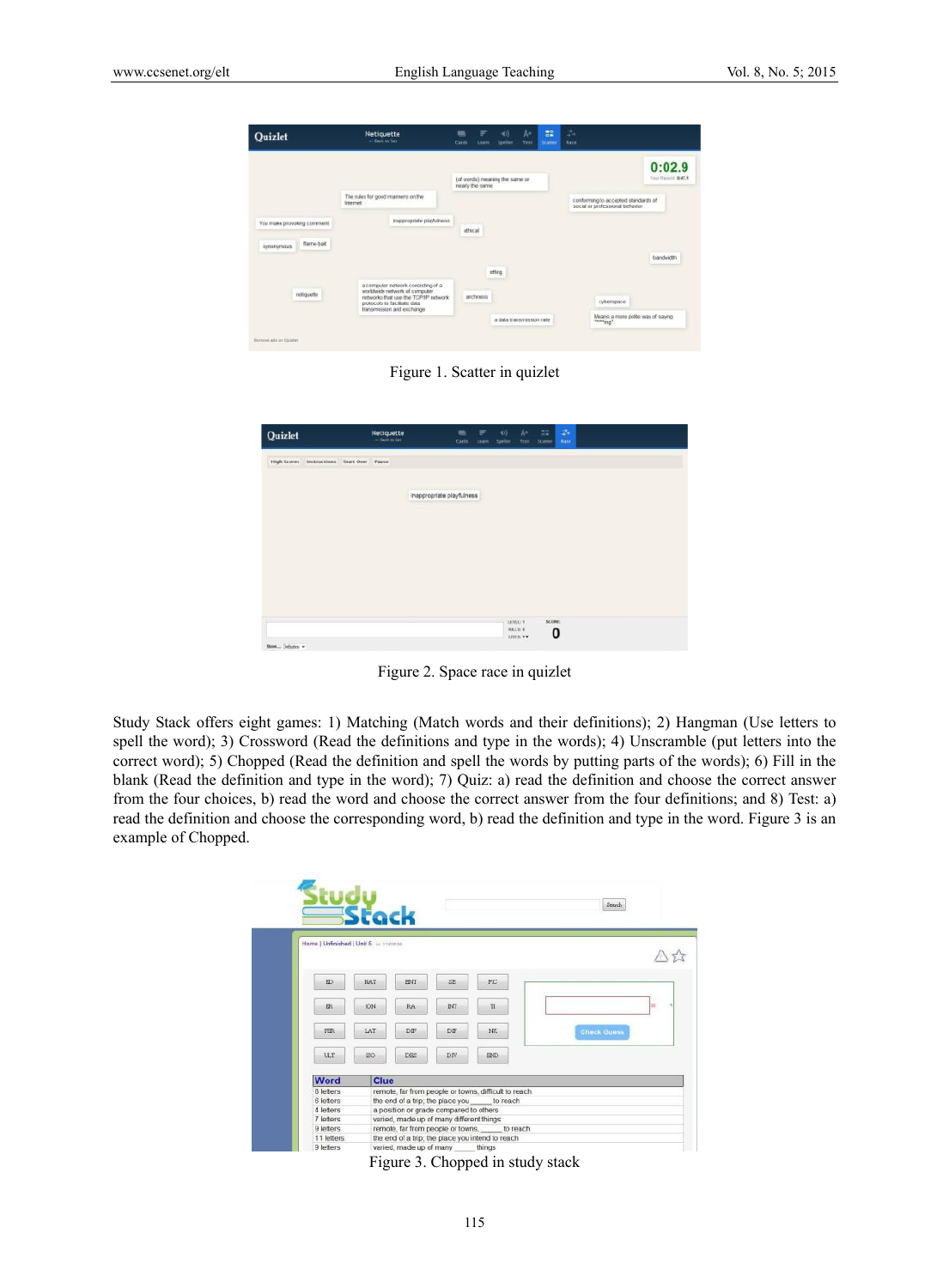Flashcard Exchange provides two exercises: 1) Memorize (read the definition and click the See Answer button. Read the answer and decide if it is "Choose I Was Wrong" or "I Got it Right"); 2) Test (read the word and type in its definition). Figure 4 is an example of Memorize.

| Music<br>May 2012<br>★★★★☆   ♡ [Eiltimisse) |                                                        |      | Subjects: alta base sonorre esule meditgel resturte scetoric chapsely senese seprena synationy sene | <b>Belated Flashcerds</b><br>Music Theory - Sonnia form SMCS (G/11)<br>Masic Memory<br>Muste Base Guitar Frettoant nisse<br>Music approxiation quic int |  |
|---------------------------------------------|--------------------------------------------------------|------|-----------------------------------------------------------------------------------------------------|---------------------------------------------------------------------------------------------------------------------------------------------------------|--|
| <b>Flashcards</b>                           | Memorize                                               | Test | Games                                                                                               |                                                                                                                                                         |  |
| Shuttle<br>Darl Ivy                         | <b>Alphabetos Digne First</b><br>n.                    |      | <b>Staff</b>                                                                                        | MEMORIZATION STYLE:                                                                                                                                     |  |
| 25                                          | $ \Lambda $                                            |      | World<br>٠<br><b>FRONT</b>                                                                          | * Standard (Full sec)<br>C Cram mode what's third                                                                                                       |  |
|                                             | contrasting movements featuring a cello or violin with |      |                                                                                                     | ANSWER STYLE:                                                                                                                                           |  |
|                                             | piano accompaniment                                    |      |                                                                                                     | @ Mark right ar wring<br><sup>(2)</sup> Text Viput                                                                                                      |  |
| <b>Drugmann</b>                             | w                                                      |      |                                                                                                     |                                                                                                                                                         |  |
|                                             | The Assner is                                          |      |                                                                                                     |                                                                                                                                                         |  |

Figure 4. Memorize in flashcard exchange

As in Table 2, exercises offered in these three online vocabulary flashcard websites all focused on Nation's (1994) "form," particularly two elements "form-meaning connections" and "written forms." Learners match words and their definition when they play Matching in Study Stack. While activities on Quizlet and Study Stack included spelling, Quizlet also emphasized pronunciation. None of the exercises on these three websites focused on "meaning" (i.e. association, goal) and "use" (i.e. collocation, constraints of use). Teaching or learning words in isolation, or only word meanings, is insufficient in building learners' word knowledge.

| Goal    | Elements                | Quizlet      | <b>Study Stack</b> | <b>Flashcard Exchange</b> |
|---------|-------------------------|--------------|--------------------|---------------------------|
| Form    | spoken form             | ✓            |                    |                           |
|         | written form            | $\checkmark$ | ✓                  | ✓                         |
|         | word parts              |              |                    |                           |
|         | form-meaning connection | ✓            | ✓                  |                           |
|         | concept and reference   |              |                    |                           |
| Meaning | Association             |              |                    |                           |
|         | Grammar                 |              |                    |                           |
| Use     | Collocations            |              |                    |                           |
|         | Constraints on use      |              |                    |                           |

Table 2. Comparisons and contrasts on online vocabulary flashcard websites based on Nation's (1994) activities for vocabulary learning

Table 3 reveals the evaluation of online vocabulary flashcard websites and exercises based on Nakata's (2011) 17 criteria. With regard to flashcard creating and editing, all of these online vocabulary flashcard websites and exercises have flashcard creation, multilingual support, support for data entry, and flashcard set. Users can create their own flashcards by typing in one word and its corresponding definitions or translation or typing in one word and choosing the corresponding meanings provided by the websites. However, none of these websites provide multi-word units or different word knowledge (i.e. parts of speech, audios, contexts).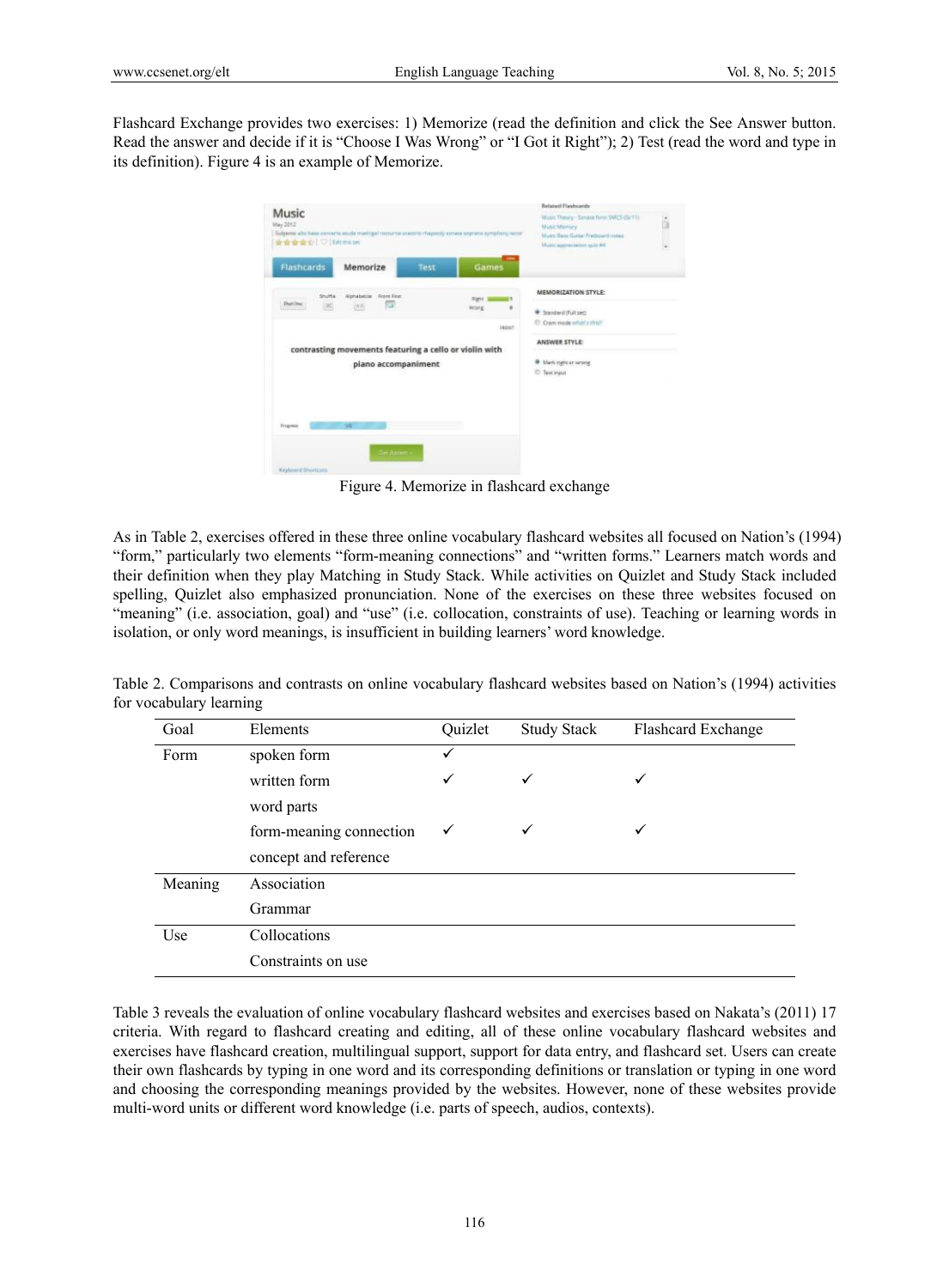| Criteria                          | Quizlet | <b>Study Stack</b> | Flashcard Exchange |
|-----------------------------------|---------|--------------------|--------------------|
| I. Flashcard creating and editing |         |                    |                    |
| 1. flashcard creation             |         |                    |                    |
| 2. multilingual support           |         |                    |                    |
| 3. multi-word                     |         |                    |                    |
| 4. types of information           |         |                    |                    |
| 5. support for data entry         |         |                    |                    |
| 6. flashcard set                  |         |                    |                    |
| II. Learning                      |         |                    |                    |
| 1. presentation mode              |         |                    |                    |
| 2. retrieval mode                 |         |                    |                    |
| 3. receptive recall               |         |                    |                    |
| 4. receptive recognition          |         |                    |                    |
| 5. productive recall              |         |                    |                    |
| 6. productive recognition         |         |                    |                    |
| 7. increasing retrieval effort    |         |                    |                    |
| 8. generative use                 |         |                    |                    |
| 9. block size                     |         |                    |                    |
| 10. adaptive sequencing           |         |                    |                    |
| 11. expanded rehearsal            |         |                    |                    |

## Table 3. Comparisons and contrasts on online vocabulary flashcard websites based on Nakata's (2011) criteria

In terms of learning, all these three websites offered presentation mode, retrieval mode, productive recall, and productive recognition. Users will be familiarized with these words and their corresponding meanings via the flashcards and exercises on "form-meaning connections" and "written forms." Users can read the definitions, and then they can choose or type in the words. However, users cannot produce or choose the meanings of the target words on these three vocabulary flashcards and exercises. Nevertheless, these three vocabulary flashcard websites and exercises are not arranged in the order of increasing difficulty or learners' learning process or performance.

#### *4.2 Observations of Freshmen's Experience of Websites*

The instructor walked around the classroom and helped freshmen when they encountered difficulties in using these three websites. The three biggest problems these freshmen encountered included not able to log into the website (Example 1), unfamiliarity with the website (Example 2), and slow Internet service (Example 3).

In Example 1, a student complained about not being able to log into Study Stack via her Facebook account. Another student suggested that she should register for a new account. The teacher encouraged the student to register for a new account.

Example 1

S1: (Raises her hand)

T: What's your problem?

S1: I cannot log in the website with my Facebook account.

T: How about you close all browsers and try again?

S1: The same. I did, but I still could not log in with my Facebook account.

S2: Try to register a new account and you can log in.

T: Do it.

S1: Yes.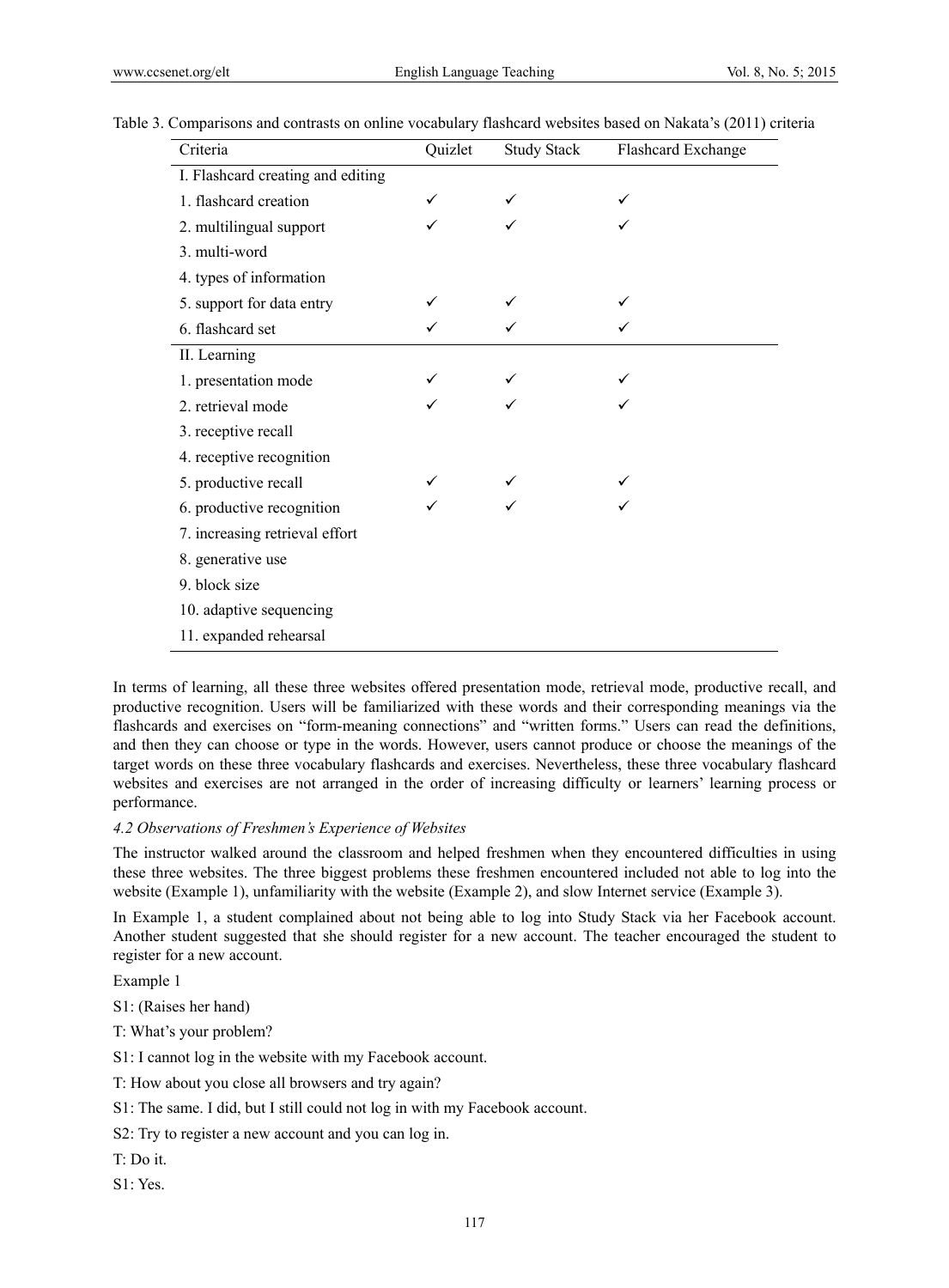In Example 2, a student forgot how to make online flashcards on Flashcard Exchange, despite the instructor having demonstrated how to do it in the previous class and at the beginning of that day's class. When the instructor explained and showed it to this student, he was able to recall the procedure for making online flashcards.

Example 2

S3: (Raises his hand)

T: Any problem?

S3: I don't know what I should do next.

T: First type in one word and choose one definition.

S3: You demonstrated how to do it in the beginning of the class. I remembered it. Thank you.

T: You're welcome.

In Example 3, a student complained that the Internet service was too slow in the computer laboratory, because everyone was online. She asked the teacher's permission to use her own iPad.

Example 3 Internet Service

S4: (Raises her hand)

T: What's wrong?

S4: It's too slow. Everyone is online. It takes forever to go to the next page. The computer in the laboratory is too slow. Can I use my own iPad?

T: Sure.

#### *4.3 Records of Students' Practice*

Participants completed all three exercises offered by Quizlet. As for the activities offered on Study Stack, the most completed activity was "Matching" (94%), followed by "Crossword" (92%), "Hangman" (91%) and "Quiz" (91%). Only 77% participants completed the "Fill in the Blank" activity, which was not popular due to taking a longer time to complete. Therefore, the participants chose not to play this game. Fewer participants completed the two activities offered in Flashcard Exchange, "Memorize" (78%) and "Test" (75%) because some participants had difficulty logging into the website.

Poor Internet access is one of the problems that language teachers may face when incorporating technology into their vocabulary instruction (Mahmoudi, Samad, & Razak, 2012; Park & Son, 2009). Therefore, accessibility must be taken into consideration when teachers give online flashcard assignments. Students should be provided time to gain access to computers or the Internet so they can participate in computer-assisted language learning.

#### *4.4 Results of Interview*

Overall, participants affirmed that the online vocabulary websites helped them motivating them to learn English vocabulary, improving their vocabulary abilities, and increasing their vocabulary knowledge.

Example 4: I learned the spelling and word meanings of these words.

Example 5: I liked to review words on these websites because it was more fun and interesting to play online games than the traditional ways.

Example 6: I can learn and review words, spelling, and words meanings at my own pace.

Learners tend to hold positive learning attitudes toward using computers and multimedia in learning vocabulary, because they can have full autonomy and control the pace of learning (Ali et al., 2012). Browne and Culligan (2008, p. 13) claim that interactive vocabulary-learning games can induce automaticity:

The games are integrated with the spaced repetition system such that whether a learner reviews new target words with the flashcards or the games, whenever they correctly recognize the meaning of a word, it will be automatically forwarded to the next stage of the spaced repetition process.

Computers and games are interesting, because the use of computers creates an environment of enjoyment and fun while learners are acquiring a newly learned vocabulary and the interactive exercises allow processing of the new words at a deeper level (Ali et al., 2012; Browne & Culligan, 2008). Therefore, integration of online vocabulary flashcard websites as individualized instruction can be a highly efficient method for learning vocabulary words. It is also beneficial since it can be done outside of class without utilizing precious classroom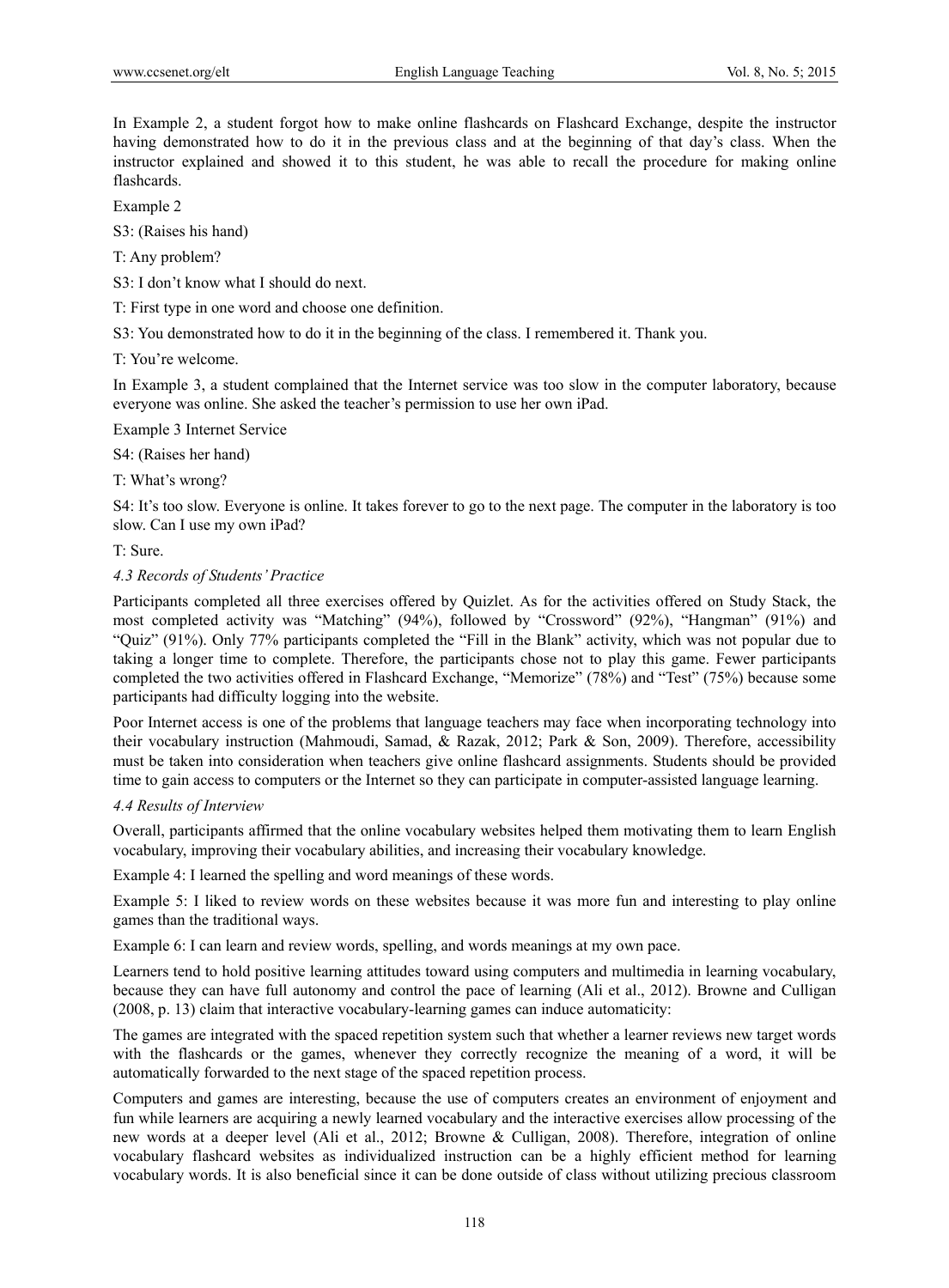time (Tozcu & Coady, 2004).

Of these three online vocabulary flashcard websites, participants liked Quizlet the most and Study Stack the least.

Example 7: I like Quizlet the most, because I used it last semester. I know how to use it. It's user friendly.

Example 8: I don't like Study Stack. First, it was difficult to log into. I tried to log in with my Facebook account but failed. Then I applied for a new account and tried to log in. But finally when I logged in, I did not know how to use it until my teacher and classmates helped me.

Example 9: I don't like Study Stack. There are too many exercises there. I had to play one game after another.

Of all the vocabulary activities offered on these three online vocabulary flashcard websites, participants liked Speller in Quizlet the most, followed by Test, Scatter, and Space Race in Quizlet. Chopped in Study Stack was the last favorite vocabulary activity.

Example 10: I like Spealler in Quizlet the most, because I read the definition and type in the corresponding word. This exercise helped me review spelling and meanings.

Example 11: I don't like Chopped in Study Stack. I have difficulties in putting parts of the word together.

Different features are integrated into interactive exercises and games depending on the purposes and objectives of vocabulary learning. If students are required to use target words in a sentence, fill-in-the-blanks will be an appropriate activity. A picture-matching exercise is suitable to assist students in remembering previously met words (Nation, 2005). In addition, learners can be asked to quickly match a word to the correct response, between the native language and target language, for example (Browne & Culligan, 2008). Moreover, interactive drag-and-drop features enable learners to drag their answers and drop them into a blank space to complete a sentence structure (Ali et al., 2012).

## **5. Discussion**

With regard to the first research question, "What word knowledge can the exercises on the online vocabulary flashcard websites provide?," the above data analysis indicates the word knowledge provided by the three online vocabulary flashcard websites is mainly Nation's (1994) form and words' meaning. While spelling is also included in Quizlet and Study Stack, pronunciation is emphasized in Quizlet. Of Nakata's (2011) 17 criteria, these online exercises and flashcards met eight of the criteria: flashcard creation, multilingual support, support for data entry, and flashcard set, presentation mode, retrieval mode, productive recall, and productive recognition.

Regarding the second research question, about Taiwanese college freshmen's attitudes toward and perceptions of these vocabulary flashcards, participants regarded these online vocabulary websites as helpful. The online flashcards helped them motivated them to learn English vocabulary, improve their vocabulary abilities, and increase their vocabulary knowledge, particularly in spelling. Of all the vocabulary activities offered on these three online vocabulary flashcard websites, participants liked Speller in Quizlet the most, followed by Test, Scatter, and Space Race in Quizlet.

In order to make online flashcards effective vocabulary-learning tools, suggestions are provided for the flashcard websites as in Figure 5.



Figure 5. Effective flashcard websites on language learners' acquisition of word knowledge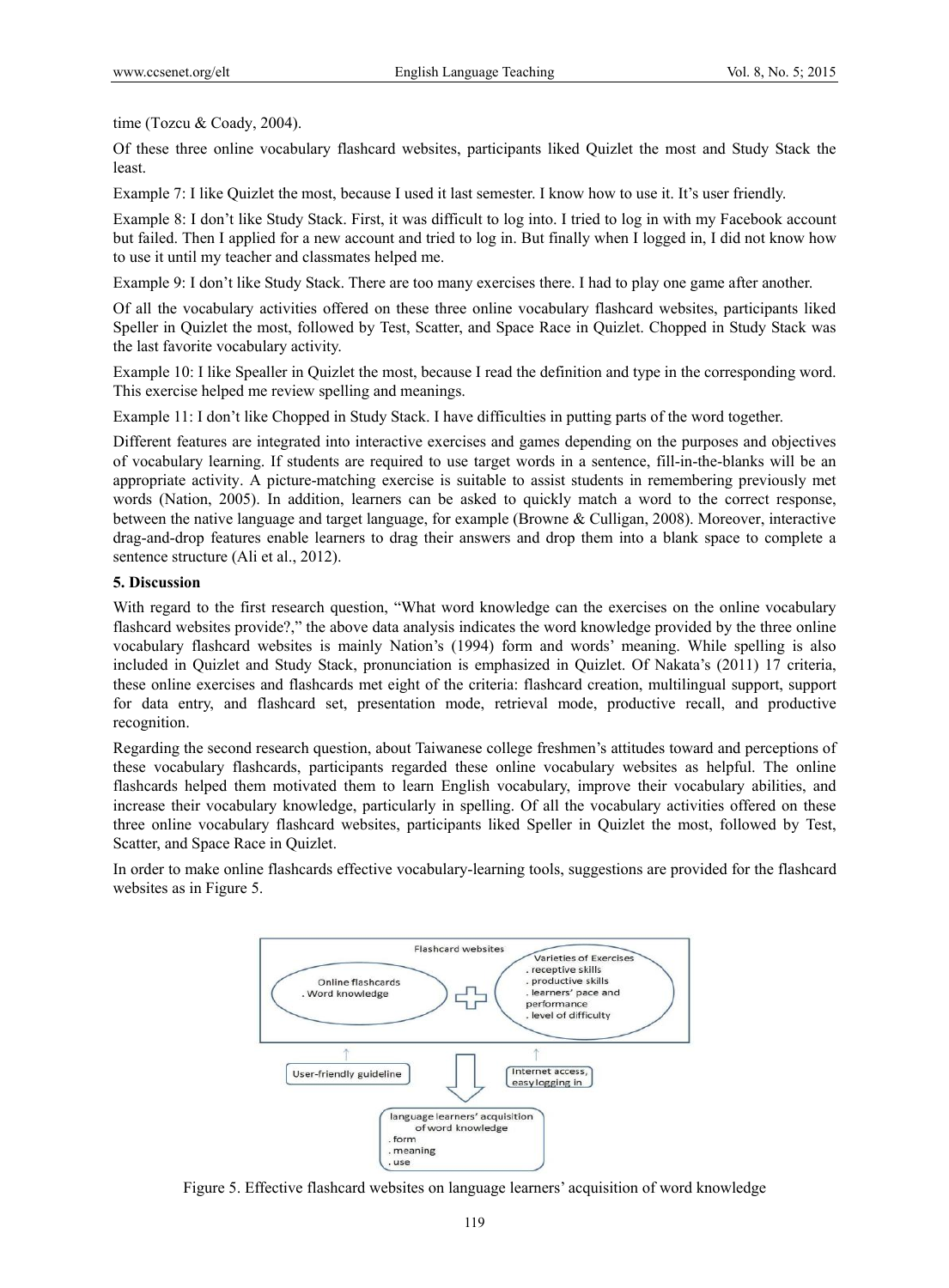First, online vocabulary websites can provide user-friendly videos to facilitate users logging in, making flashcards, playing online games, etc. Internet access and easy logging in should be taken into consideration, too. Second, many words have different meanings and serve different functions in different sentences, texts, and even conversations (e.g., "give" in "give a hug" or "give a presentation" (Nagy & Scott, 2000; Stahl, 2005). Moreover, learners should acquire word knowledge in terms of its form, use, and meaning. Therefore, online vocabulary flashcards should contain the following information: definitions in English, definitions in the learner's first language, parts of speech, sound files with native speaker pronunciation of the words, frequent collocations for each target word, and sample sentences (Browne & Culligan, 2008). Moreover, online websites offer easy exercises for learners to practice and acquire both receptive and productive skills and the word knowledge in terms of form, meaning, and use.

# **6. Conclusion**

This study aimed to compare and contrast college freshmen's perceptions of and attitudes toward three online vocabulary flashcard websites. Nakata (2011) uses 17 criteria to analyze and evaluate nine flashcard programs. This study moved beyond program and website evaluation. In addition to evaluating the flashcard data, this study used the results of classroom observations, learners' learning records, and interview to identify the features of the effective designs of flashcard website on language learners' acquisition of word knowledge. Moreover, goals, elements, and activities of Nation's (1994) "Activities for Vocabulary Learning" are used to compare and contrast three online vocabulary flashcard websites and exercises in terms of the word knowledge instruction and acquisition. The main results were the following two findings. First, these three online vocabulary flashcard websites mainly focused on Nation's (1994) form and words' meaning. These online exercises and flashcards met eight of Nakata's (2011) 17 criteria. Second, participants held positive attitudes toward learning and improving their vocabulary abilities via online flashcards and their related activities. Speller in Quizlet was the most popular activity chosen by participants, followed by Test, Scatter, and Space Race in Quizlet.

Based on the analysis of three online vocabulary flashcard websites and exercises and 64 Taiwanese college freshmen's word learning experience, this study presents a framework, as in Figure 5, for practitioners and language teacher editors on effective flashcard websites regarding language learners' acquisition of word knowledge. Online flashcards must include different word knowledge. Online word exercises should focus on developing learners' receptive and productive skills of word knowledge. Most importantly, these flashcard websites should provide user-friendly guidelines with easy Internet access and logging in. Therefore, language learners' word knowledge in form, meaning, and use can be acquired.

This study has two major limitations. First, the participants in this study were at intermediate proficiency level. The results of this study could only show intermediate-level learners' perceptions of and attitudes toward three online vocabulary flashcard websites. The results cannot be generalized to learners at different proficiency levels. Learners at different proficiency levels may have different perspectives on or preferences of different word activities offered by the online vocabulary flashcard websites. The second limitation of this study was the lack of grade reports on achievement tests, such as pre-test or post-test on vocabulary. The online flashcards and records of practicing and reviewing words on Quizlet, Study Stack, and Flashcard Exchange could only demonstrate participants' performance on online vocabulary flashcard websites, but could not statistically show improvement in participants' vocabulary learning.

Participants at different English proficiency levels can be recruited for further studies. These studies could compare and contrast the effects of online vocabulary flashcard websites on low, intermediate, and advanced proficiency-level EFL learners' vocabulary learning. Moreover, pre-tests or post-tests could be designed for future studies. Future studies could ask whether online vocabulary flashcard websites could make significant improvements to learners' vocabulary learning.

#### **References**

- Ali, Z., Mukundan, J., Baki, R., Ayub, A. F. M. (2012). Second language learners' attitudes towards the methods of learning vocabulary. *English Language Teaching*, *5*(4), 24-36. http://dx.doi.org/10.5539/elt.v5n4p24
- Baleghizadeh, S., & Ashoori, A. (2011). The impact of two instructional techniques on EFL learners' vocabulary knowledge: Flash cards versus word lists. *MEXTESOL Journal*, *35*(2), 1-9. http://mextesol.net/journal/ index.php?page=journal&id\_article=71
- Baturay, M., Yıldırım, S., & Daloğlu, A. (2009). Effects of web-based spaced repetition on vocabulary retention of foreign language learners. *Euraisan Journal of Educational Research*, *34*, 17-36. http://www.ejer.com.tr/ 0DOWNLOAD/pdfler/eng/1373500200.pdf